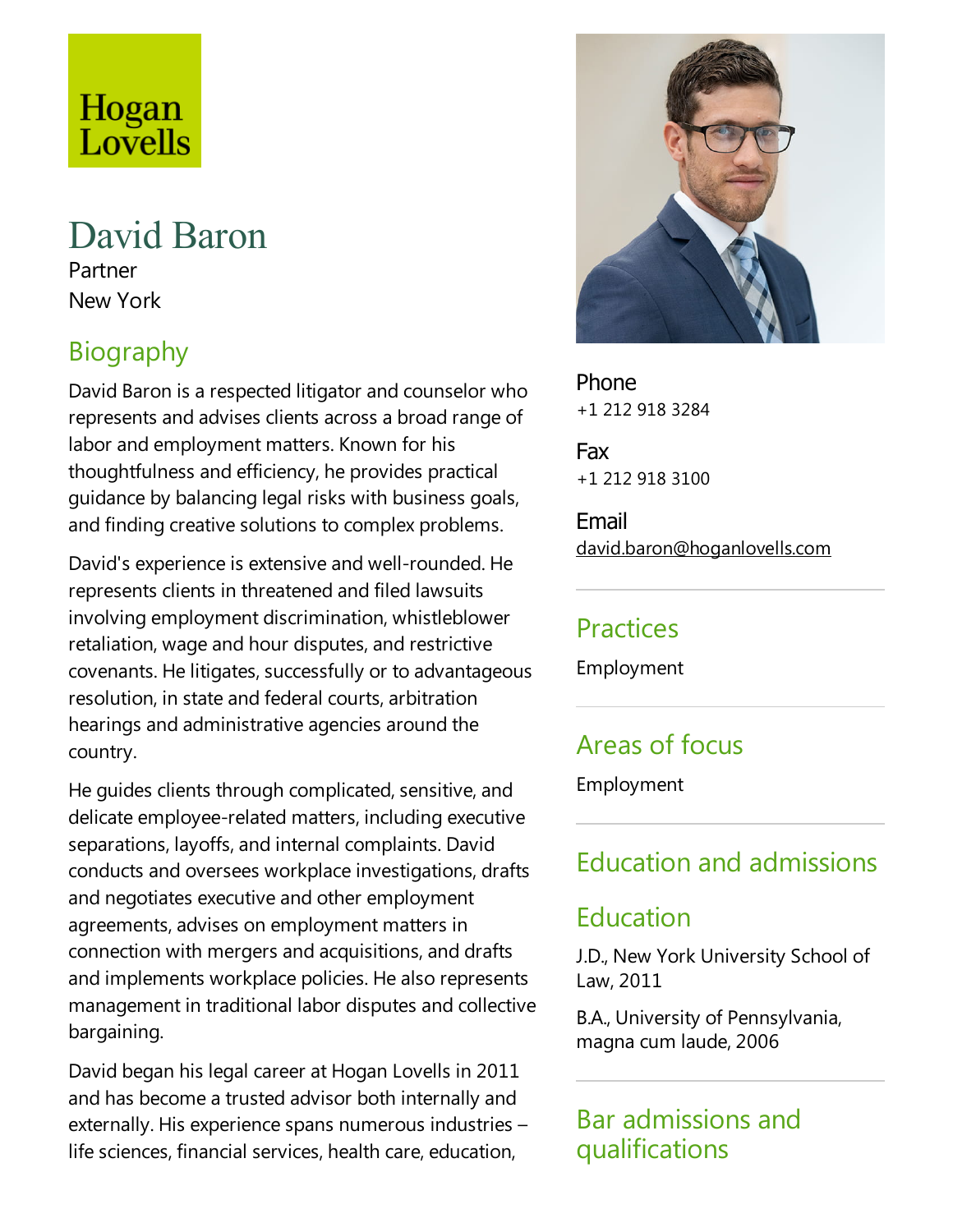technology, consumer goods, and others  $-$  and his clients range from small businesses to large, public employers.

David also devotes substantial time to pro bono matters, including impact litigation.

#### Representative experience

Won Sarbanes-Oxley whistleblower retaliation caseat trial on behalf of major medical device manufacturer.

Successfully represented media company in a six-day termination-for-cause contract dispute before the American Arbitration Association.

Successfully represented broker-dealer in multiple related FINRA arbitrations involving alleged nonpayment of discretionary bonuses.

Won multiple summary judgment motions for cosmetics retailer in federal employment discrimination claims.

Won summary judgment for technology company on two separate age discrimination claims in the Southern District of New York and successfully defended the decision on appeal to the Second Circuit.

Won summary judgment for international financial institution on age discrimination claims in the Southern District of New York.

Advised professional baseball team in connection with multiple union organizing drives.

Negotiated favorable settlement for medical device company following extensive non-compete litigation in the District of Arizona.

Negotiated favorable settlement for technology client in high-stakes contract, quasi-contract, and fraud claims by former employee in New York Supreme Court, Commercial Division.

Successfully represented multiple educational institutions in contesting National Labor Relations Board jurisdiction.

New York New Jersey

#### Court admissions

U.S. District Court, Southern District of New York

U.S. District Court, Eastern District of New York

U.S. District Court, District of New Jersey

U.S. Court of Appeals, Second Circuit